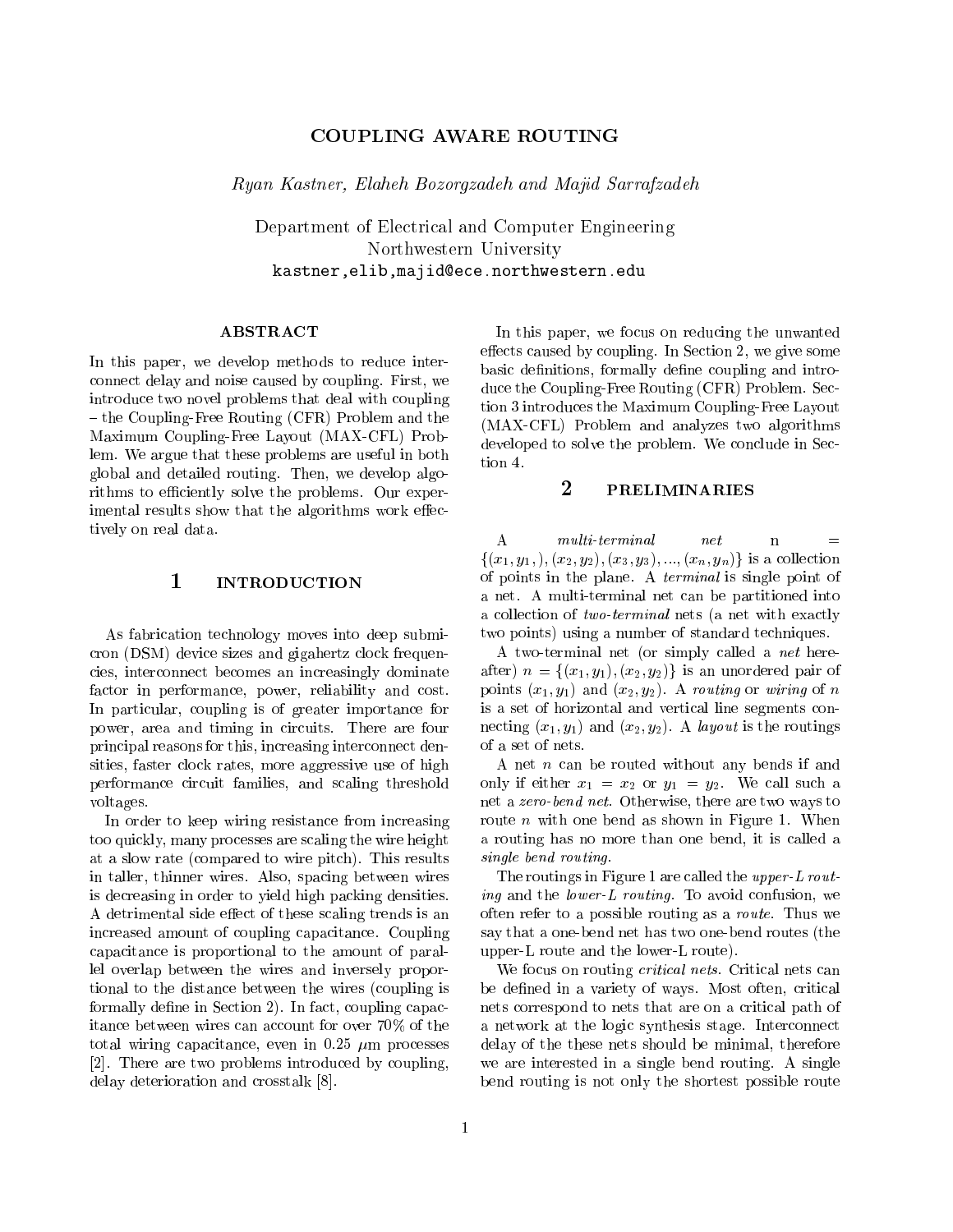

Figure 1: a) Upper-L routings b) Lower-L routings

between the two terminals, it also introduces only one via. Since vias further increase the wire capacitance and resistance, it is beneficial to keep them at a minimum. Also, vias negatively effect the routability of the circuit.

### A) Coupling

The coupling capacitance  $C_C$  between two wires i and  $j$  can be represented as follows:

$$
C_C(i,j) = \frac{f_{ij} \cdot l_{ij}}{d_{ij}} \frac{1}{1 - \frac{w_i + w_j}{2d_{ij}}} \tag{1}
$$

where  $w_i$  and  $w_j$  are the sizes of wires i and j  $(w_i, w_j > 0)$ ,  $f_{ij}$  is the unit length fringing capacitance between wires i and j,  $l_{ij}$  is the overlap length of wires i and j and  $d_{ij}$  is the distance from the center line of wire  $i$  to the center of wire  $j$  (see Figure 2).

We are trying to minimize the coupling. During routing, we can control  $l_{ij}$ ,  $d_{ij}$ ,  $w_i$  and  $w_j$ . By avoiding overlap between two wires,  $l_{ij}$  can be minimized. In other words, we do not want adjacent wires to run in parallel for long distances. We assume that  $w_i, w_j$ ,  $l_{ij}$  are fixed; we do not consider wire sizing and spacing in our algorithm. But, this can easily be done as a post-processing step.

### B) Coupling-Free Routing

Every wire consists of horizontal and/or vertical line segments. We say two wires couple if the line segments forming them are closer than  $d$  units for more than  $l$  units. Two line segments intersect if they have at least one point in common and overlap if they have more than one point in common.

For a given set of *n* nets  $S = \{n_i =$  $\{(x_{1i}, y_{1i}), (x_{2i}, y_{2i})\}$  |  $1 \leq i \leq n\}$ , a (single bend) layout of  $S$  is a coupling-free routing if there are no two routes that run in parallel at a distance equal to or closer than d units for more than l continuous units. Examples of coupled and non-coupled layouts



Figure 2: a) Physical coupling capacitance between two wires b) The wires modeled by resistors and capacitors

are given in Figure 3.Given a set of two-terminal nets, the problem of obtaining a coupling-free routing of nets is called the coupling-free routing problem (CFR problem).



Figure 3: a) Coupling-free routings b) Non-couplingfree routings

We feel that CFR is beneficial in both detailed and global routing:

As VLSI fabrication technology progresses, more routing layers become available. Therefore, we can afford to set aside *preferred layers* for critical nets. A preferred layer usually has a lower wiring resistance due to position of the layer (lower layers have lower resistance) and width of the wires on that layer (large wire widths have lower resistance). Power, ground and clock nets are already routed on preferred layers. We propose using the preferred layers for routing critical nets. Critical nets are allotted very little slack in order to meet timing constraints. Since interconnect is becoming a dominate factor in delay of a circuit and coupling plays are large role in interconnect delay, these nets should routed in order to minimize coupling and wirelength. Therefore, we can use notion of coupling-free routing to provide a detailed routing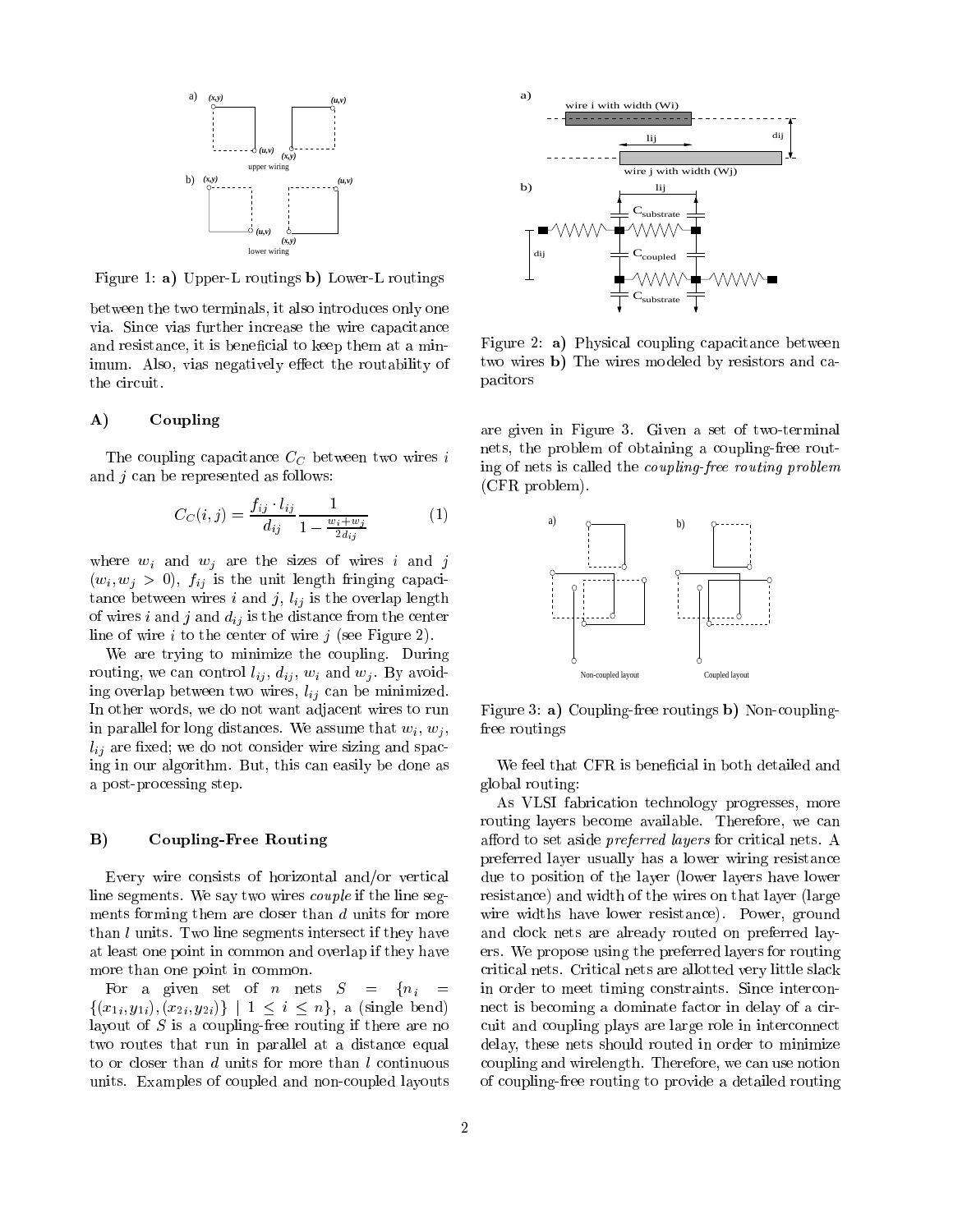for the critical nets. Since the nets are routed with at most one bend, they have minimum wirelength. In addition, coupling-free routing minimizes the coupling of the routed nets. Combining these two factors, we have a routing of the critical nets with minimal interconnect delay. After we have a coupling-free layout, non-critical nets can be routed on the preferred layers  $\mathbf{A}$ ) to maximize routing resources.

Many single-layer routing algorithms have been suggested. Liao  $et.$  al  $[6]$  propose density routing or maze routing to perform this task. A more recent paper by Lin and Ro [10] improves on the work by Liao et. al. They employ a two step process. First, they find a planar set of single-bend nets. Then, they use a method based on rubber-band equivalent to find a routing for the remaining nets. CFR can easily be incorporated into the first stage of Lin and Ro's algorithm to obtain a planar layout that is coupling-free. Algorithm 1  $Maximum$ 

Generally, coupling at the global routing stage is hard to determine. A global route is not exact. Therefore, a net could possibly couple with every net that is routed in the same global bin. But, the net will only couple with it's two neighbors<sup>1</sup>. Ultimately, track assignment (which can be done at the global or detailed routing stage) determines the coupling. Additionally, the detailed router will often make local changes which can effect the coupling of nets  $[4]$ . But, the detailed router can only make local changes, therefore considering coupling at the global stage, even if it isn't exact, is beneficial as it can provide a way to make large scale changes to a layout that otherwise can not be done at the detailed level. If we have coupling-free layout at the global stage, then the layout will remain coupling-free at the detailed stage. Therefore, we can use CFR at the global routing stage to minimize coupling for the detailed router.

In the next section, we describe a couple heuristics for solving the maximum coupling-free layout problem  $-$  the maximum number of nets that can be laid out in a coupling-free fashion in a coupling-free fashion.

### $\overline{3}$ **MAXIMUM COUPLING-FREE** 3 MAXIMUM COUPLING-FREE COUPLING-FREE COUPLING-FREE COUPLING-FREE COUPLING-FREE COUPLING-FREE COUPLING-FREE CO **LAYOUT**

The Maximum Coupling-Free Layout Problem  $(MAX-CFL)$ : Given a set of two-terminal nets S and a positive integer  $K \leq |S|$ . Is there a single-bend routing for at least  $K$  nets in  $S$  such that no two routings couple?

Theorem 4.1: The Maximum Coupling-Free Layout Problem for planar layouts is NP-Complete. [8]

Since MAX-CFL is NP-Complete, we look at heuristic algorithms to solve the problem.

### A) Greedy Algorithm

The first and most obvious algorithm that we consider is the greedy algorithm. This algorithm chooses the most critical net and, if possible, routes the net in an upper-L or lower-L fashion. If both the upper-L and lower-L routings couple with net that has already been laid out, the current net is not laid out and the most critical remaining net is considered. The algorithm iterates until all nets have been considered.

Coupling-Free Layout Routing Greedy Heuristic

| Given a set of nets N                         |
|-----------------------------------------------|
| Sort $N$ by criticality                       |
| for(i $\leftarrow$ 0 to  N )                  |
| route N[i] in upper-L or lower-L, if possible |

Theorem 4.2: The Maximum Coupling-Free Routing Greedy Heuristic takes  $O(n \log n)$  time [8].

Therefore, the greedy heuristic is a simple and fast method of finding a maximum coupling-free layout solution.

Of course, there are many shortcomings to this algorithm. First, the greedy nature of the algorithm may cause a critical net that couples with many other less critical nets to be routed. By not routing a critical net, you may be able to route a large number of other less-critical nets which can lead to a better overall solution.

## B) Forcing Algorithm

A routing of a net may force a routing of another net. For example, assume net A is routed in an upper-L. If the upper-L routing of A couples with the lower-L routing of B, then net B must be routed as an upper-L to avoid coupling. Hence net A forces net B.

The forcing algorithm tries to eliminate the the bad decisions made by greedy algorithm. It starts by determining the forcing interactions between every pair of nets. Then, it finds any nets that have a truly independent routing (either upper-L or lower-L) and routes them in the appropriate manner. An independent routing is equivalent to a route that forces no other nets If a net only forces other nets when it is

<sup>1</sup>Theoretically, <sup>a</sup> net couples with every net on the chip. But, the neighboring nets will act as a shield which makes thecoupling capacitance seen by the other nets minimal.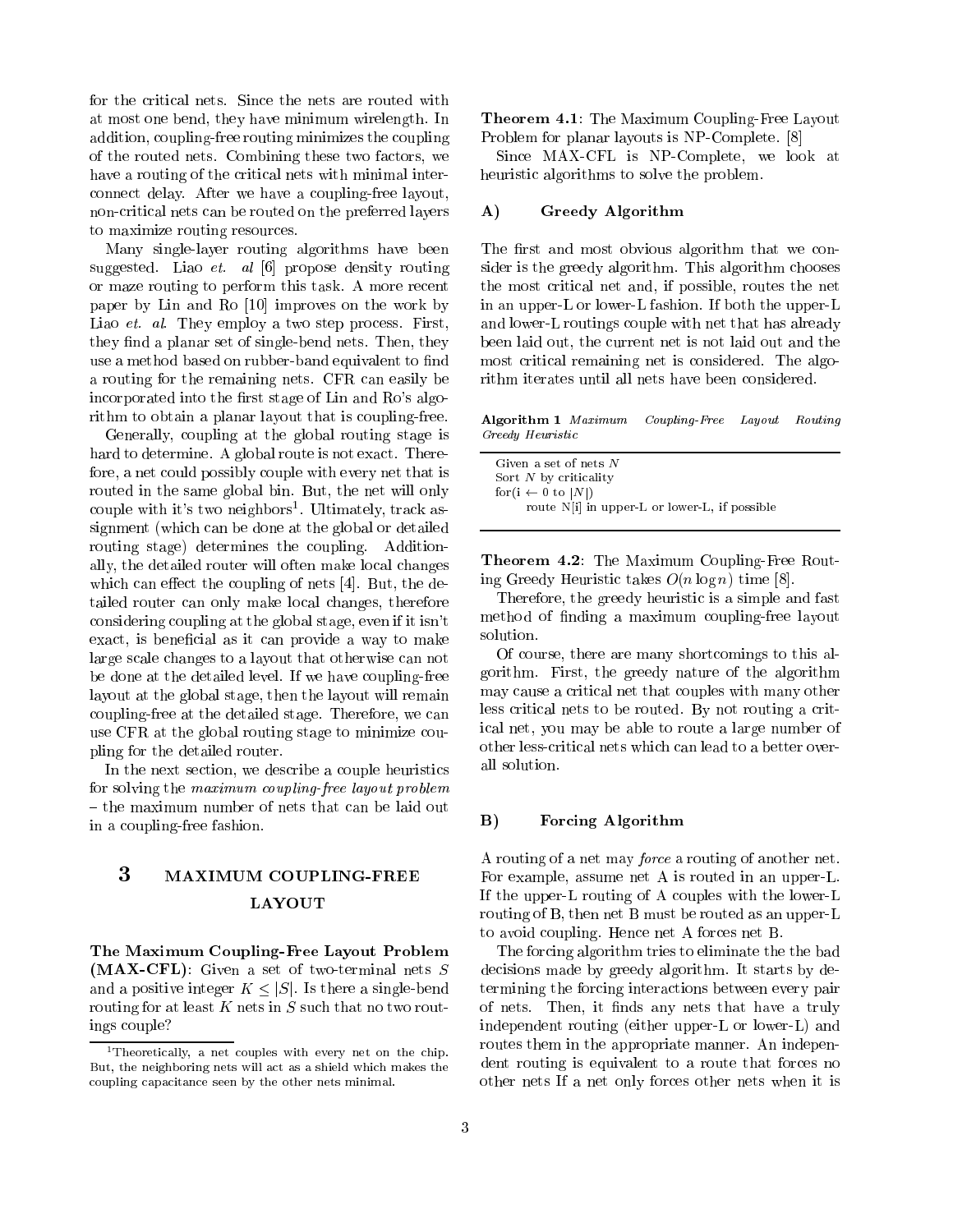routed in a lower-L (upper-L) will be routed in an upper-L (lower-L). The remaining nets are routed according to the number of nets that they force. The net that forces the least amount of other nets is routed first, as long it doesn't couple with any net that is already routed. This process continues until all of the nets have been considered.

Algorithm 2 Maximum Coupling-Free Layout Routing Forcing Heuristic

Given a set of nets  $N$ Determine the forcing interactions between then nets  $N$   $\qquad \qquad \Box$ Route any independent nets $N' = N -$  independent nets e e p for(i  $\leftarrow$  0 to  $|N'|$ )  $R = R \cup N'[i]$ .upper-L  $\cup N'[i]$ .lower-L Sort <sup>R</sup> by number of forcings for( $i \leftarrow 0$  to  $|R|$ ) if net associated with Right and Richard and Richard and Richard and Richard Richard Richard Richard Richard R routableroute R[i]

Theorem 4.3: The Maximum Coupling-Free Routing Forcing Heuristic takes  $O(n<sup>2</sup>)$  time  $|8|$ .

### C) Evaluation

To perform our experiments, we used five MCNC standard-cell benchmark circuits [5] and five benchmarks from the ISPD98 suite [1]. The characteristics of the circuits are shown in Table 1. The MCNC circuits were placed into using the Dragon global and detailed placement engine [7] which is comparable in quality to commercial version of Timberwolf [9]. The<br>ISPD98 benchmarks are slightly modified so that they<br>could be placed by the Timberwolf placement engine ISPD98 benchmarks are slightly modied so that they could be placed by the Timberwolf placement engine.

Our experiments focus on reducing the added delay caused by coupling. Therefore, we look at the large nets from each of these circuits. We assume that the large nets will be placed on a single preferred layer.

We compare the greedy algorithm and the forced algorithm in terms of number of nets routed and criticality of the nets that are routed. Net criticality is normally defined at the logic synthesis stage and is a function of the amount of slack available on a net. Unfortunately, the Dragon placement engine does not include timing information. Hence, we need another measure of criticality. It has been shown that the delay for a wire of length l increases at the rate of  $O(l^2)$ without wiresizing,  $O(l\sqrt{l})$  with optimal wiresizing algo and linearly with proper buffer insertion [3]. We did experiments using both the linear  $(l)$  and quadratic  $(t<sup>2</sup>)$  functions. The criticality function can easily be  $\qquad$  im-

| Data file              | Num Cells | Num Nets | Num Pins |  |
|------------------------|-----------|----------|----------|--|
| <b>MCNC</b> benchmarks |           |          |          |  |
| prim1                  | 833       | 1156     | 3303     |  |
| prim2                  | 3014      | 3671     | 12014    |  |
| avqs                   | 21584     | 30038    | 84081    |  |
| biomed                 | 6417      | 7052     | 22253    |  |
| struct                 | 1888      | 1920     | 5407     |  |
| ISPD98 benchmarks      |           |          |          |  |
| ibm01                  | 12036     | 13056    | 45815    |  |
| ibm05                  | 28146     | 29647    | 127509   |  |
| ibm10                  | 68685     | 75940    | 298311   |  |
| ibm15                  | 161187    | 186991   | 716206   |  |
| ibm18                  | 210341    | 202192   | 819969   |  |

Table 1: Benchmark circuit information

changed to incorporate wiresizing and buffering.

Figure 4 shows the fraction of nets that are placed by both the greedy and forced algorithm. The x-axis corresponds to the number of total nets considered. We can see that the forced algorithm consistently finds a layout for a larger percentage of nets. Over all the experiments that we ran, the forced algorithm routes, on average, 3.38% more nets than the greedy algorithm.



Figure 4: Fraction of nets placed averaged over all benchmarks.

 $f$  for the algorithm. Figure 5 contribute that the green  $f$ If we only look at the criticality of the nets routed, we see that the greedy algorithm is better than the algorithm outperforms the forced algorithm using a quadratic function and a linear function. For a linear criticality function, the greedy algorithm was approximately a factor of 1.2 times better than the forced al